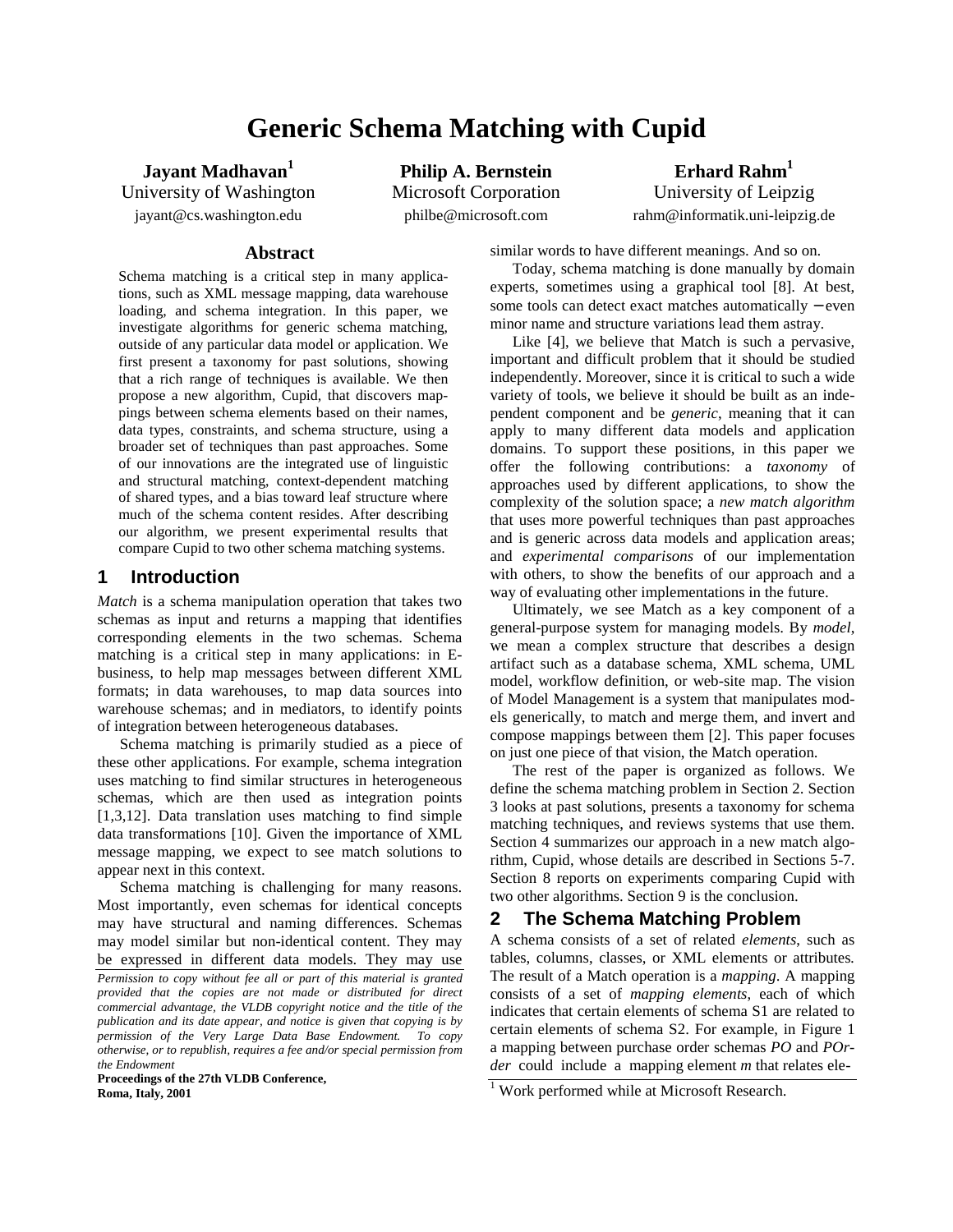| PO    | POrder        |  |  |
|-------|---------------|--|--|
| Lines | Items         |  |  |
| Item  | Item          |  |  |
| Line  | ItemNumber    |  |  |
| Oty   | Ouantity      |  |  |
| ™∩m   | UnitOfMeasure |  |  |

#### **Figure 1: Two schemas to be matched**

ment *Lines.Item.Line* to element *Items.Item.ItemNumber.* 

In general, a mapping element may also have an associated expression that specifies its semantics (called a *value correspondence* in [9]). For example, *m*'s expression might be "*Lines.Item.Line*=*Items.Item.ItemNumber*." We do not treat such expressions in this paper. Rather, we only address *mapping discovery*, which returns mapping elements that identify related elements of the two schemas. Since we are not concerned with mapping expressions, we treat mappings as non-directional.

The related problem of *query discovery* operates on mapping expressions to obtain queries for actual data translation. Both types of discovery are needed. Each is a rich and complex problem that deserves independent study. Query discovery is already recognized as an independent problem, where it is usually assumed that a mapping either is given [9] or is trivial [14].

Schema matching is inherently subjective. Schemas may not completely capture the semantics of the data they describe, and there may be several plausible mappings between two schemas (making the concept of a single best mapping ill-defined). This subjectivity makes it valuable to have user input to guide the match and essential to have user validation of the result. This guidance may come via an initial mapping, a dictionary or thesaurus, a library of known mappings, etc. Thus, the goal of schema matching is: *Given two input schemas in any data model and, optionally, auxiliary information and an input-mapping, compute a mapping between schema elements of the two input schemas that passes user validation.*

# **3 A Taxonomy of Matching Techniques**

Schema matchers can be characterized by the following orthogonal criteria (a longer survey based on this taxonomy appears in [13]):

• *Schema* vs. *Instance based* – Schema-based matchers consider only schema information, not instance data [1,12]. Schema information includes names, descriptions, relationships, constraints, etc. Instance-based matchers either use meta-data and statistics collected from data instances to annotate the schema [9], or directly find correlated schema elements, e.g. using machine learning [5].

• *Element* vs. *Structure granularity* – An element-level matcher computes a mapping between individual schema elements, e.g. an attribute matcher [6]. A structure-level matcher compares combinations of elements that appear together in a schema, e.g. classes or tables whose attribute sets only match approximately [1].

• *Linguistic based* – A *linguistic* matcher uses names of schema elements and other textual descriptions. Name

matching involves: putting the name into a canonical form by stemming and tokenization; comparing equality of names; comparing synonyms and hypernyms using generic and domain-specific thesauri; and matching sub-strings. Information retrieval (IR) techniques can be used to compare descriptions that annotate some schema elements.

• *Constraint based* – A *constraint-based* matcher uses schema constraints, such as data types and value ranges, uniqueness, required-ness, cardinalities, etc. It might also use intraschema relationships such as referential integrity. • *Matching Cardinality* – Schema matchers differ in the cardinality of the mappings they compute. Some only produce 1:1 mappings between schema elements. Others produce n:1 mappings, e.g. one that maps the combination of *DailyWages* and *WorkingDays* in the source schema to *MonthlyPay* in the target.

• *Auxiliary information* – Schema matchers differ in their use of auxiliary information sources such as dictionaries, thesauri, and input match-mismatch information. Reusing past match information can also help, for example, to compute a mapping that is the composition of mappings that were performed earlier.

• *Individual* vs. *Combinational* – An individual matcher uses a single algorithm to perform the match. Combinational matchers can be one of two types: *Hybrid* matchers use multiple criteria to perform the matching [1,6,10]. *Multiple matchers* run independent match algorithms on the two schemas and combine the results [5].

We now look at some published implementations in light of the above taxonomy.

The SEMINT system is an instance-based matcher that associates attributes in the two schemas with *match signatures* [6]. These consist of 15 constraint-based and 5 content-based criteria derived from instance values and normalized to the [0,1] interval, so each attribute is a point in 20-dimensional space. Attributes of one schema are clustered with respect to their Euclidean distance. A neural network is trained on the cluster centers and then is used to obtain the most relevant cluster for each attribute of the second schema. SEMINT is a hybrid element-level matcher. It does not utilize schema structure, as the latter cannot be mapped into a numerical value.

The DELTA system groups all available meta-data about an attribute into a text string and then applies IR techniques to perform matching [4]. Like SEMINT, it does not make much use of schema structure.

The LSD system uses a multi-level learning scheme to perform 1:1 matching of XML DTD tags [5]. A number of base learners that use different instance-level matching schemes are trained to assign tags of a mediated schema to data instances of a source schema. A meta-learner combines the predictions of the base learners. LSD is thus a multi-strategy instance-based matcher.

The SKAT prototype implements schema-based matching following a rule-based approach [11]. Rules are formulated in first-order logic to express match and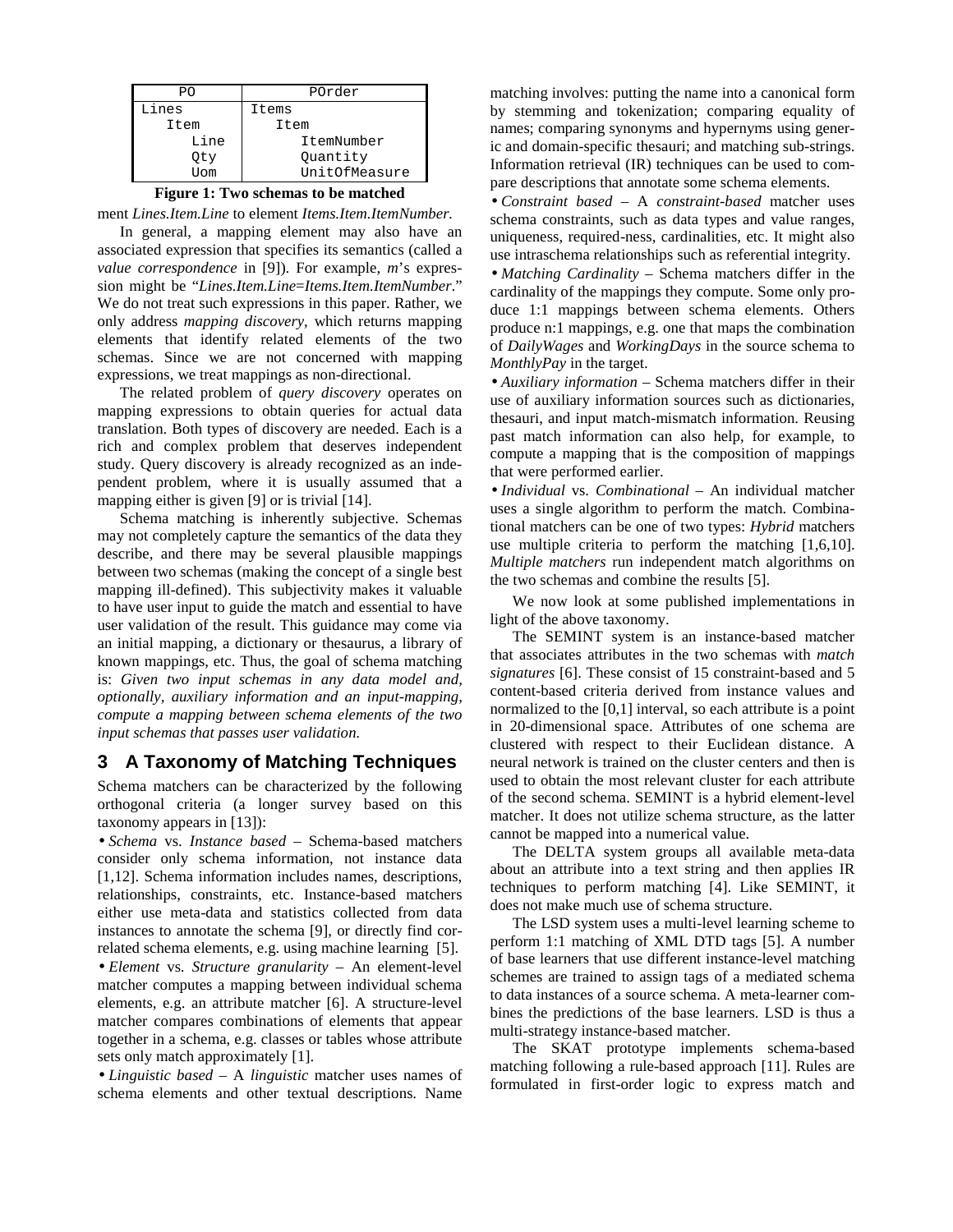mismatch relationships and methods are defined to derive new matches. It supports name matching and simple structural matches based on is-a hierarchies.

 The TranScm prototype uses schema matching to drive data translation [10]. The schema is translated to an internal graph representation. Multiple handcrafted matching rules are applied in order at each node. The matching is done top-down with the rules at higher-level nodes typically requiring the matching of descendants. This top-down approach performs well only when the toplevel structures of the two schemas are quite similar. It represents an element-level and schema-based matcher.

The DIKE system integrates multiple ER schemas by exploiting the principle that the similarity of schema elements depends on the similarity of elements in their vicinity [12]. The relevance of elements is inversely proportional to their distance from the elements being compared, so nearby elements influence a match more than ones farther away. Linguistic matching is based on manual inputs.

ARTEMIS, the schema integration component of the MOMIS mediator system, matches classes based on their name affinity and structure affinity [1,3]. MOMIS has a description logic engine to exploit constraints. The classes of the input schemas are clustered to obtain global classes for the mediated schema. Linguistic matching is based on manual inputs using an interface with WordNet [16].

Both DIKE and ARTEMIS are hybrid schema-based matchers utilizing both element- and structure-level information. We give more details about them in Section 8.

# **4 The Cupid Approach**

The prototypes of the previous section illustrate, and in many cases were the original source of, the matching approaches described in our taxonomy. However, each of them is an incomplete solution, exploiting at most a few of the techniques in our taxonomy. This is not really a criticism. Each of them was either a test of one particular approach or was not designed to solve the schema matching problem per se, and therefore made matching compromises in pursuit of its primary mission (usually schema integration). However, the fact remains that none of them provide a complete general-purpose schema matching component. We believe that the problem of schema matching is so hard, and the useful approaches so diverse, that only by combining many approaches can we hope to produce truly robust functionality.

In the rest of this paper, we explain our new schema matching component, Cupid. In addition to being generic, our solution has the following properties:

- It includes automated linguistic-based matching.
- It is both element-based and structure-based.
- It is biased toward similarity of atomic elements (i.e. leaves), where much schema semantics is captured.
- It exploits internal structure, but is not overly misled by variations in that structure.
- It exploits keys, referential constraints and views.
- It makes context-dependent matches of a shared type definition that is used in several larger structures.

Cupid shares some general approaches with past algorithms, though not the algorithms themselves, such as: rating match quality in the [0,1] interval, clustering similar terms (SEMINT), and matching structures based on local vicinity (DIKE, ARTEMIS). The Cupid approach is schema-based and not instance-based.

To explain the algorithm, we first restrict ourselves to hierarchical schemas. Thus, we model the interconnected elements of a schema as a *schema tree*. A simple relational schema is an example of a schema tree; a schema contains tables, which contains columns. An XML schema with no shared elements is another example; elements contain sub-elements, which in turn contain other subelements or attributes. Later in the paper, we enrich the model to capture more semantics, making it more generic.

We summarize the overall algorithm below in a running example. We want to match the two XML schemas, *PO* and *Purchase Order*, in Figure 2. The schemas are encoded as graphs, where nodes represent schema elements. Although even a casual observer can see the schemas are very similar, there is much variation in naming and structure that makes algorithmic matching quite challenging.



 Like previous approaches [1,3,5,6,12], we attack the problem by computing similarity coefficients between elements of the two schemas and then deducing a mapping from those coefficients. The coefficients, in the [0,1] range, are calculated in two phases. The first phase, called *linguistic* matching, matches individual schema elements based on their names, data types, domains, etc. We use a thesaurus to help match names by identifying short-forms (*Qty* for *Quantity*), acronyms (*UoM* for *UnitOfMeasure*) and synonyms (*Bill* and *Invoice*). The result is a *linguistic similarity coefficient*, *lsim*, between each pair of elements.

The second phase is the *structural matching* of schema elements based on the similarity of their contexts or vicinities. For example, *Line* is mapped to *ItemNumber* because their parents, *Item*, match and the other two children of *Item* already match. The structural match depends in part on linguistic matches calculated in phase one. For example, *City* and *Street* under *POBillTo* match *City* and *Street* under *InvoiceTo*, rather than under *DeliverTo*, because *Bill* is a synonym of *Invoice* but not of *Deliver*. The result is a *structural similarity coefficient*, *ssim*, for each pair of elements.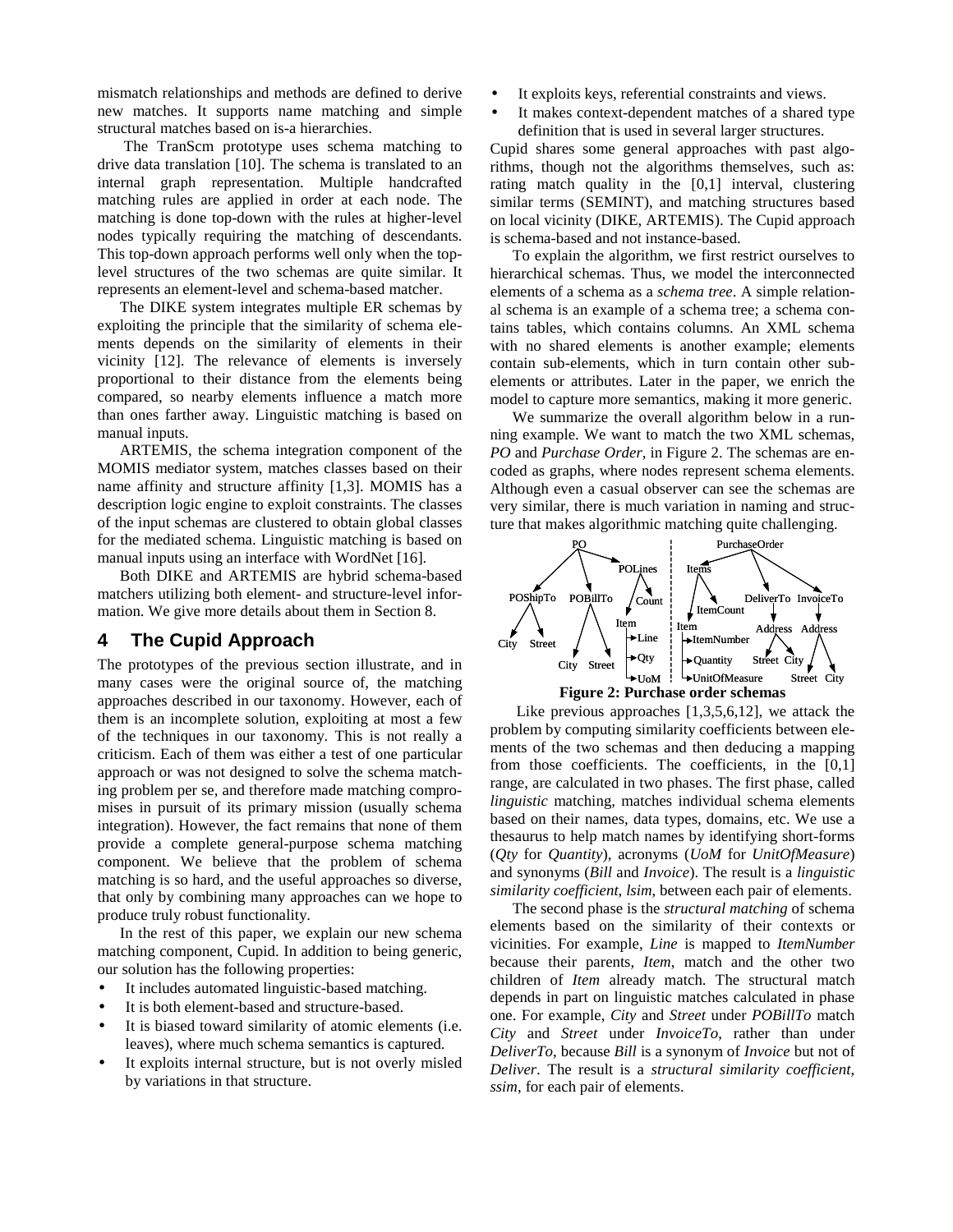The *weighted similarity* (*wsim*) is a mean of *lsim* and *ssim*: *wsim* =  $w_{struct} \times ssim + (1 - w_{struct}) \times lsim$ , where the constant *wstruct* is in the range 0 to1*.* A mapping is created by choosing pairs of schema elements with maximal weighted similarity.

In the next two sections, we describe the linguistic and structural matching phases in more detail. We then extend the algorithm beyond tree structures in Section 7.

## **5 Linguistic Matching**

The first phase of schema matching is based primarily on schema element names. In the absence of data instances, such names are probably the most useful source of information for matching. We also make modest use of data types and schema structure in this phase. This section outlines the process. More details are presented in [7].

Linguistic matching proceeds in three steps: *normalization*, *categorization* and *comparison*.

1. *Normalization* – Similar schema elements in different schemas often have names that differ due to the use of abbreviations, acronyms, punctuations, etc. So, as part of our normalization step, we perform *tokenization* (parsing names into tokens based on punctuation, case, etc.), *expansion* (identifying abbreviations and acronyms) and *elimination* (discarding prepositions, articles, etc.). In each of these steps we use a thesaurus that can have both common language and domain-specific references.

2. *Categorization* – Schema elements in each schema are separately clustered into *categories*. This is based on their data types, schema hierarchy and linguistic content (from their names). For example, there might be categories for real-valued elements and another one for money-related elements. A schema element can belong to multiple categories.

3. *Comparison* – *Linguistic similarity coefficients* (*lsim)* are computed between schema elements by comparing the tokens extracted from their names. We use a thesaurus that has synonymy and hypernymy relationships for this purpose. We also perform sub-string matching. The purpose of the earlier categorization is to reduce the number of one-one comparisons of elements in the two schemas, by only considering schema elements that belong to similar categories in the two schemas. See [7] for details.

The result of this phase is a table of *lsim* coefficients between elements in the two schemas. The computed *lsim* values are in the range [0,1], with 1 indicating a perfect linguistic match.

## **6 Structure Matching**

In this section we present a structure matching algorithm for hierarchical schemas, i.e. tree structures. For each pair of schema elements the algorithm computes a *structural similarity, ssim,* which is a measure of the similarity of the contexts in which the elements occur in the two schemas. From *ssim* and *lsim*, the weighted similarity *wsim* is computed, as described in Section 4.

## **6.1 Matching Schema Trees**

The *TreeMatch* algorithm in Figure 3 is based on the following intuitions:

(a) Atomic elements (leaves) in the two trees are similar if they are individually (linguistic and data type) similar, and if elements in their respective vicinities (ancestors and siblings) are similar.

(b) Two non-leaf elements are similar if they are linguistically similar, and the subtrees rooted at the two elements are similar.

(c) Two non-leaf schema elements are structurally similar if their leaf sets are highly similar, even if their immediate children are not. This is because the leaves represent the atomic data that the schema ultimately describes.

Figure 3 describes the basic tree-matching algorithm that exploits the above intuition.

| TreeMatch(SourceTree S, TargetTree T)<br>for each $s \in S$ , $t \in T$ where s, t are leaves |  |  |  |  |  |
|-----------------------------------------------------------------------------------------------|--|--|--|--|--|
| set ssim $(s,t) = datatype-compatibility(s,t)$                                                |  |  |  |  |  |
| $S' = post-order(S), T' = post-order(T)$                                                      |  |  |  |  |  |
| for each s in S'                                                                              |  |  |  |  |  |
| for each $t$ in $T'$                                                                          |  |  |  |  |  |
| <i>compute</i> ssim( $s,t$ ) = structural-similarity( $s,t$ )                                 |  |  |  |  |  |
| wsim(s,t) = $w_{struct}$ ssim(s,t) + (1- $w_{struct}$ ). Isim (s,t)                           |  |  |  |  |  |
| if wsim(s,t) > th <sub>high</sub>                                                             |  |  |  |  |  |
| $increase-struct-similarity(leaves(s),leaves(t), cinc)$                                       |  |  |  |  |  |
| <i>if</i> wsim(s, <i>t</i> ) < <i>th</i> <sub>low</sub>                                       |  |  |  |  |  |
| $decrease-struct-similarity(leaves(s),leaves(t), c_{dec})$                                    |  |  |  |  |  |



The structural similarity of two leaves is initialized to the type compatibility of their corresponding data types. This value ([0,0.5]) is a lookup in a compatibility table. Identical data types have a compatibility of 0.5. (A max of 0.5 allows for later increases in structural similarity.)

The elements in the two trees are then enumerated in post-order, which is uniquely defined for a given tree. Both the inner and outer loops are executed in this order.

The first step in the loop computes the *structural similarity* of two elements. For leaves, this is just the value of *ssim* that was initialized in the earlier loop. When one of the elements is not a leaf, the structural similarity is computed as a measure of the number of leaf level matches in the subtrees rooted at the elements that are being compared (intuition (c)). We say that a leaf in one schema has a *strong link* to a leaf in the other schema if their weighted similarity exceeds a threshold *thaccept*. This indicates a potentially acceptable mapping. We estimate the structural similarity as the fraction of leaves in the two subtrees that have at least one strong link (and are hence mappable) to some leaf in the other subtree, i.e.:

$$
ssim(s, t) = \frac{\left| \{x \mid x \in leaves(s) \land \exists y \in leaves(t), stronglyink(x, y) \} \right|}{\bigcup \{x \mid x \in leaves(t) \land \exists y \in leaves(s), stronglyink(y, x) \} \right|}{| leaves(s) \cup leaves(t) |}
$$

where  $leaves(s) = set$  of leaves in the subtree rooted at *s*. We chose not to compute a 1-1 bipartite matching (used in [12]) as it is computationally expensive and would preclude m:n mappings (that often make sense).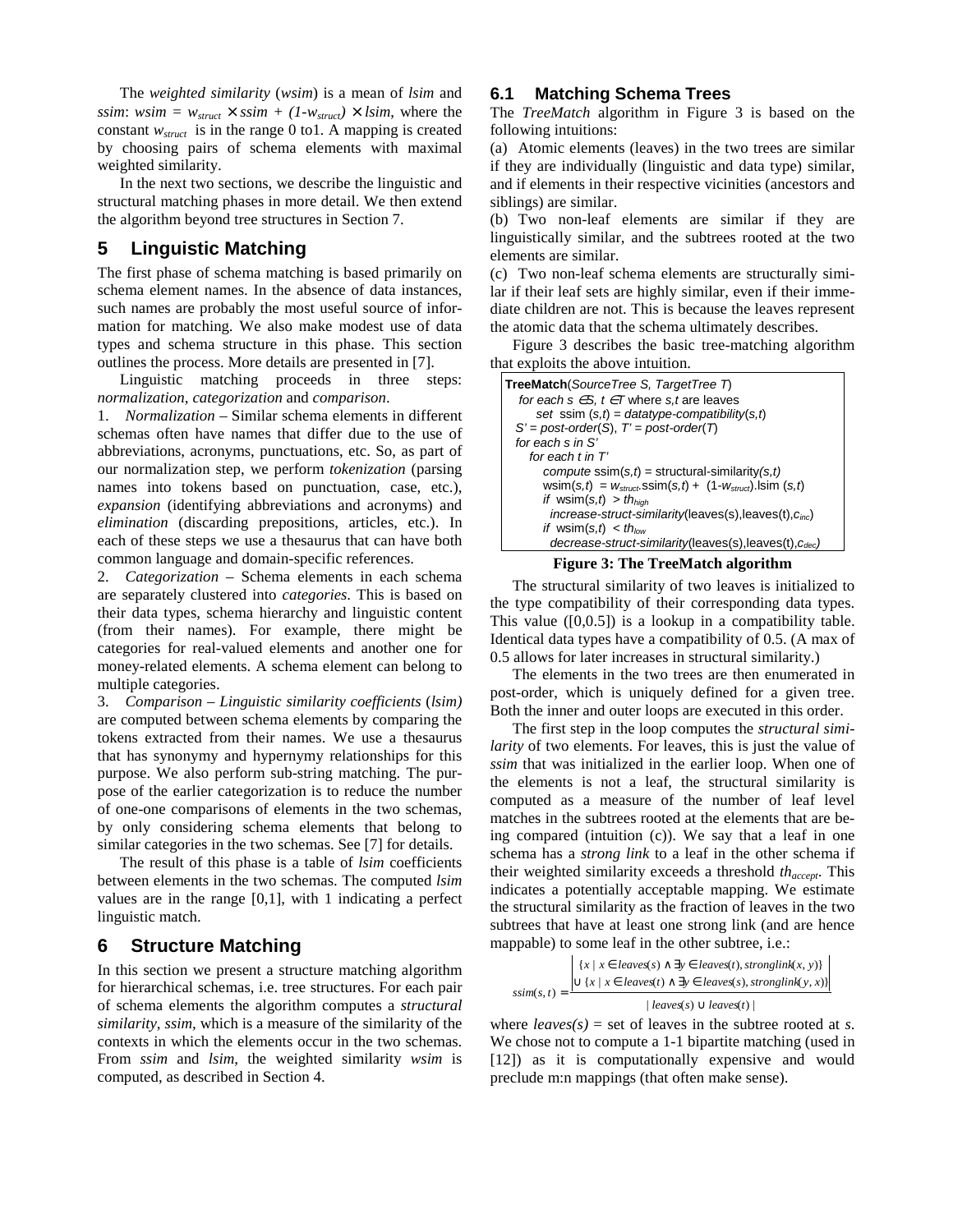If the two elements being compared are highly similar, i.e. if their weighted similarity exceeds the threshold *thhigh*, we increase the structural similarity (*ssim*) of each pair of leaves in the two subtrees (one from each schema) by the factor *cinc* (*ssim* not to exceed 1). The rationale is that leaves with highly similar ancestors occur in similar contexts. So the presence of such ancestors should reinforce their structural similarity. For example, in Figure 2, if *POBillTo* is highly similar to *InvoiceTo*, then the structural similarity of their leaves *City-Street* would be increased, to bind them more tightly than to other *City-Street* pairs. For similar reasons, if the weighted similarity is less than the threshold *th*<sub>low</sub>, we decrease the structural similarities of leaves in the subtrees by the factor *cdec*. The linguistic similarity, however, remains unchanged.

The similarity computation has a mutually recursive flavor. Two elements are similar if their leaf sets are similar. The similarity of the leaves is increased if they have ancestors that are similar. The similarity of intermediate substructure also influences leaf similarity: if the subtree structures of two elements are highly similar, then multiple element pairs in the subtrees will be highly similar, which leads to higher structural similarity of the leaves (due to multiple similarity increases). The postorder traversals ensure that before two elements  $e_1$  and  $e_2$ are compared, all the elements in their subtrees have already been compared. This ensures that  $e_1$ 's and  $e_2$ 's leaves capture the similarity of  $e_1$ 's and  $e_2$ 's intermediate subtree structure before  $e_1$  and  $e_2$  are compared.

The structural similarity of two nodes with a large difference in the number of leaves is unlikely to be very good. Such comparisons lead to a large number of element similarities that are below the threshold *th<sub>low*.</sub> We prevent this by only comparing elements that have a similar number of leaves in their subtrees (say within a factor of 2). In addition to only comparing relevant elements, such a pruning step decreases the number of element pairs that need to be compared.

Instead of using leaves, we could consider only the immediate descendants of the elements being compared. Using the leaves for measuring structural similarity identifies most matches that this alternative scheme would. In addition, using the leaves ensures that schemas that have a moderately different sub-structure (e.g. nesting of elements) but essentially the same data content (similar leaves) are correctly matched.

The post-order traversal results in a *bottom-up* matching of the two schemas. Such an approach is more expensive than *top-down* matching [10]. But, a bottom-up approach is more conservative and is able to match moderately varied schema structures. A top-down approach is optimistic and will perform poorly if the two schemas differ considerably at the top level.

#### **6.2 Mappings**

The output of schema matching is a set of mapping elements, which were described in Section 2. Mapping elements are generated using the computed linguistic and structural similarities. In the simplest case we might just need leaf-level mapping elements. For each leaf element *t*  in the target schema, if the leaf element *s* in the source schema with highest weighted similarity to *t* is acceptable (*wsim(s, t)*  $\geq th_{accept}$ ), then a mapping element from *s* to *t* is returned. This resulting mapping may be 1:n, since a source element may map to many target elements.

The exact nature of a mapping is often dependent on requirements of the module that accepts these mappings. For example, Query Discovery might require a 1:1 mapping instead of the 1:n mapping returned by the naïve scheme above. Such requirements need to be captured by a data-model- or tool-specific mapping-generator that takes the computed similarities as input.

To generate non-leaf mappings, we need a second post-order traversal of the two schemas to re-compute the similarities of non-leaf elements. This is because the updating of leaf similarities during tree-match may affect the structural similarity of non-leaf nodes since they were first calculated. After this, a scheme similar to leaf-level mapping generation can be used.

## **7 Extending to General Schemas**

#### **7.1 Schema Graphs**

The schemas we have looked at so far are trees. Realworld schemas are rarely trees, since they share substructure and have referential constraints. To extend our techniques to these cases, we first present a generic schema model that captures more semantics, leading to non-tree schemas. We then extend our match algorithm to use it by handling shared types and referential constraints.

In our generic schema model, a schema is a rooted graph whose nodes are elements. We will use the terms nodes and elements interchangeably. In a relational schema, the elements are tables, columns, user-defined types, keys, etc. In an XML schema the elements are XML elements and attributes (and simpleTypes, complex-Types, and keys/keyrefs in XML Schema (XSD) [17]).

Elements are interconnected by three types of relationships, which together lead to non-tree schema graphs. The first is *containment,* which models physical containment in the sense that each element (except the root) is contained by exactly one other element. (Containment also has *delete propagation* semantics, though we do not use that property here.) E.g. a table contains its columns, and is contained by its relational schema. An XML attribute is contained by an XML element. The schema trees we have used so far are essentially containment hierarchies.

A second type of relationship is *aggregation*. Like containment, it groups elements, but is weaker (allows multiple parents and has no delete propagation). E.g. a compound key aggregates columns of a table. Thus, a schema graph need not be a tree (a column can have two parents: a table and a compound key).

The third type of relationship is *IsDerivedFrom*, which abstracts *IsA* and *IsTypeOf* relationships to model shared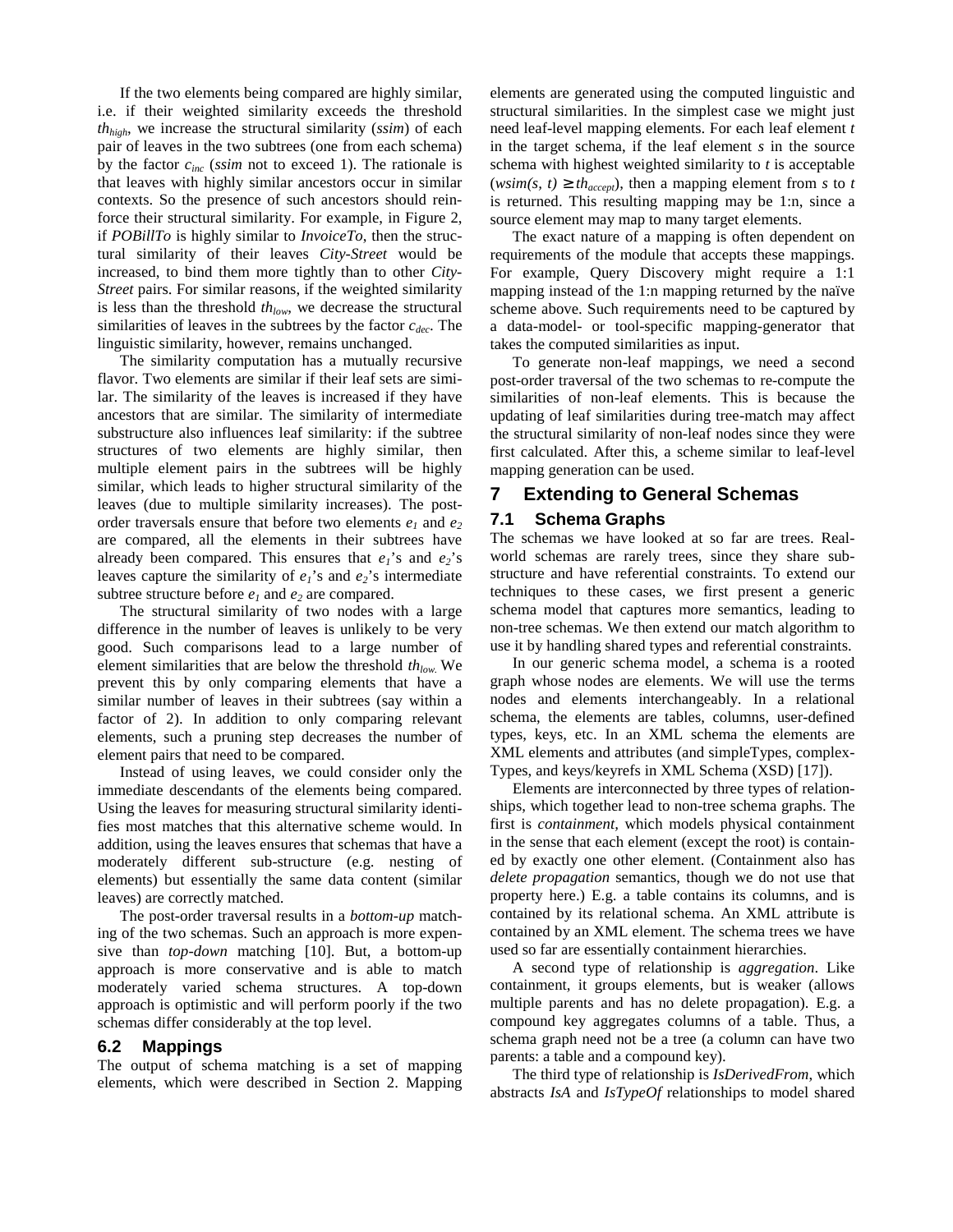type information. Schemas that use them can be arbitrary graphs (e.g. cycles due to recursive types). In XSD, an IsDerivedFrom relationship connects an XML element to its *complex type*. In OO models, IsDerivedFrom connects a subtype to its supertype. IsDerivedFrom shortcuts containment: if an element *e* IsDerivedFrom a type *t*, then *t*'s members are implicitly members of *e*. E.g. if *USAddress* specializes *Address*, then an element *Street* contained by *Address* is implicitly contained by *USAddress* too.

#### **7.2 Matching Shared Types**

When matching schemas expressed in the above model, the linguistic matching process that we described earlier is unaffected. We may, however, choose not to linguistically match certain elements, e.g. those with no significant name, such as keys. Structure matching *is* affected. Before this step, we convert the schema to a tree, for two reasons: to reuse the structure matching algorithm for schema trees and to cope with *context-dependent mappings*.

An element, such as a shared type, can be the target of many IsDerivedFrom relationships. Such an element *e* might map to different elements relative to each of e's parents. For example, reconsider the XML schemas in Figure 2. Suppose we change the *PurchaseOrder* schema so that *Address* is a shared element, referenced by both *DeliverTo* and *InvoiceTo*. *POShipTo.Street* and *POBill-To.Street* now both map to *Address.Street* in *Purchase-Order,* but for each of them the mapping needs to qualify *Address.Street* to be in the *context* of either *DeliverTo* or *InvoiceTo*. Including both of the mappings without their contexts is ambiguous, e.g. complicating query discovery. Thus, context-dependent mappings are needed. We achieve this by expanding the schema into a *schema tree*.

There can be many paths of IsDerivedFrom and containment relationships from the root of a schema to an element *e*. Each path defines a context, and thus is a candidate for a different mapping for *e*. By converting a schema to a tree, we can materialize all such paths. To do this, the algorithm, shown in Figure 4, does a pre-order traversal of the schema, creating a private copy of the subschema rooted at the target *t* of each IsDerivedFrom for each of *t*'s parents — essentially type substitution.

| schema tree = construct schema tree(schema.root, NULL)          |
|-----------------------------------------------------------------|
| construct_schema_tree(Schema Element current_se,                |
| Schema Tree Node current stn)                                   |
| If current se is the root or current_se was reached             |
| through a containment relationship                              |
| If current se is not instantiated then return current stn       |
| new stn = new schema tree node corresponding to current se      |
| set new_stn as a child of current_stn                           |
| current $stn = new stn$                                         |
| for each outgoing containment or isDerivedFrom relation         |
| $new$ se = schem element that is the target of the relationship |
| construct_schema_tree(new_se, current_stn)                      |
| return current stn                                              |
|                                                                 |

#### **Figure 4: Schema tree construction**

For each element we add a schema tree node whose successors are the nodes corresponding to elements reachable via any number of IsDerivedFrom relationships followed by a single containment. Some elements are tagged *not-instantiated* (e.g. keys) during the schema tree construction and are ignored during this process.

We now have a representation on which we can run the TreeMatch algorithm of Section 6.

The similarities computed are now in terms of schema tree nodes. The resulting output mappings identify similar elements, qualified by contexts. This results in more expressive and less ambiguous mappings.

Schema tree construction fails if a cycle of containment and IsDerivedFrom relationships is present. Such cycles are the result of recursive type definitions. We do not have a complete solution for this case and defer treatment of cyclic schemas for future work.

In Section 7.4, we describe optimizations to mitigate the increased computation costs due to the expanded tree.

#### **7.3 Matching Referential Constraints**

Referential integrity constraints are supported in most data models. A foreign key in a relational schema is a referential integrity constraint. So are ID/IDREF pairs in DTDs, and key-keyref pairs in XSD.

Referential constraints are represented by *RefInt* elements in our model. Referential constraints are directed from a source (e.g. foreign key column) to a target (e.g. primary key that the foreign key refers to). Such RefInt elements aggregate the source, and *reference* (a new relationship) the target of such relationship. E.g. the modeling of a foreign key is as shown in Figure 5.



**Figure 5: RefInts in SQL schemas and XML DTDs** 

The aggregates relationship is 1:n. For example, a compound foreign key aggregates its constituent columns. The foreign key references the single compound primary key element of the target table (which aggregates the key columns of that table). The 1:n nature of the reference relationship allows a single IDREF attribute to reference multiple IDs in an XML DTD.

We augment the schema tree with nodes that model referential constraints. The description below is for relational schemas, but a similar approach applies elsewhere.

We interpret referential constraints as potential *join views*. For each foreign key, we introduce a node that represents the join of the participating tables (see Figure 6). This reifies the referential constraint as a node that can be matched. Intuitively, it makes sense since the referential constraint implies that the join is meaningful. Notice that the join view node has as its children the columns from both the tables. The common ancestor of the two tables is made the parent of the new join view node.

These augmented nodes have two benefits. First, if two pairs of tables in the two schemas are related by similar referential constraints, then when the join views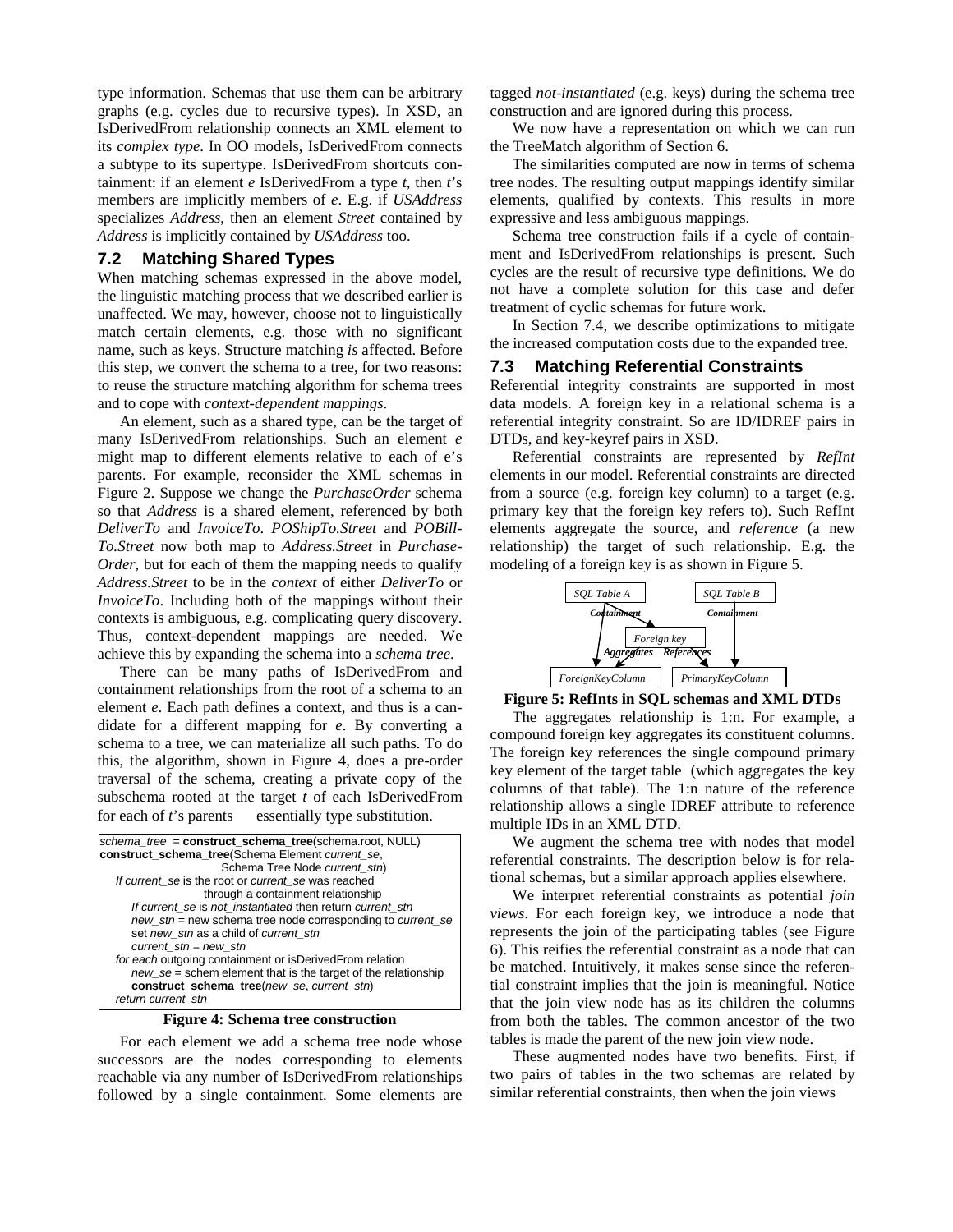

for the constraints are matched, the structural similarities of those tables' columns are increased. This improves the structural match. Second, this enables the discovery of mappings between a join view in one schema and, a single table or other join views in the second schema.

The additional join view nodes create a directed acyclic graph (DAG) of schema paths. Since the inverse-topological ordering of a DAG (equivalent to post-order for a tree) is not unique, the algorithm is not Church-Rosser, i.e. the final similarities depend on the order in which nodes are compared. To make it Church-Rosser, we could add more ordering constraints. E.g. we could compare the RefInt nodes after the table nodes. However, determining which ordering would be best is still an open problem.

If a table has multiple foreign keys, we add one node for each of them. We also have the option of adding a node for each combination of these foreign keys (valid join views). However, we choose not to, in the interest of maintaining tractability. Similarly, the join view node that is added may also have a foreign key column (of the target table). We could expand these further thus escalating expansion of referential constraints, but choose not to, both for computation reasons and due to the lower relevance of tables at further distances.

#### **7.4 Other Features**

We now discuss some other features of Cupid.

• *Optionality:* Elements of semi-structured schemas may be marked as *optional*, e.g. non-required attributes of XML-elements. To exploit this knowledge, the leaves reachable from a schema tree node *n* are divided into two classes: *optional* and *required*. A leaf is optional if it has at least one optional node on each path from *n* to the leaf. The structural similarity coefficient expression is changed to reduce the weight of optional leaves that have no strong links (they are not considered in both the numerator and denominator of *ssim*). Therefore, nodes are penalized less for unmappable optional leaves than unmappable required leaves, so the matching is more tolerant to the former.

• *Views:* View definitions are treated like referential constraints. A schema tree node is added whose children are the elements specified in the view. This represents a common context for these elements and can be matched with views or tables of the other schema.

• *Initial mappings:* The matcher uses a user-supplied initial mapping to help initialize leaf similarities prior to structural matching (cf. Section 2). The linguistic similarity of elements marked as similar in the initial map is initialized to a predefined maximum value. Such a hint can lead to higher structural similarity of ancestors of the two leaves, and hence a better overall match. The user can modify a generated result map, make corrections, and then re-run the match with the corrected input map, thereby generating an improved map. Thus, initial maps are a way to incorporate user interaction in the matching process.

• *Lazy expansion:* Recall that schema tree construction expands elements into each possible context, much like type substitution. This expansion duplicates elements, leading to repeated comparisons of identical subtrees, e.g. the *Address* element is duplicated in multiple purchase order contexts and each is compared separately. We can avoid these duplicate comparisons by a *lazy schema tree expansion*, which compares elements of the schema graph before converting it to a tree. The elements are enumerated in inverse topological order of containment and IsDerivedFrom relationships. After comparing an element that is the target *t* of multiple IsDerivedFrom and containment relationships, multiple copies of the subtree rooted at *t* are made, including the structural similarities computed so far. This works because when two nodes are compared for the first time, their similarity depends only on that of their subtrees. We thus avoid identical recomputation for the context-dependent copies of the subtree.

• *Pruning leaves:* In a deeply nested schema tree with a large number of elements, an element *e* high in the tree has a large number of leaves. These leaves increase the computation time, even though many of them are irrelevant for matching *e*. Therefore, it may be better to consider only nodes in a subtree of depth *k* rooted at node *e* (pruning the leaves).

While comparing nearly identical schemas, it seems wasteful to compare leaves. To avoid this, first compare the immediate children of the nodes. If a very good match is detected, then skip the leaf level similarity computation.

## **8 Comparative Study**

In this section we compare the performance of Cupid with two other schema matching prototypes, DIKE [12] and MOMIS [1], using simple canonical examples and real world schemas. The only prior published evaluation we know of is a comparison of the SEMINT and DELTA systems on US Air Force database schemas [4].

The three systems – Cupid, DIKE and MOMIS – are roughly comparable, in that they are purely schema-based and do element- and structure-level matching. Cupid and MOMIS also have a linguistics-based matchingcomponent, which are significantly different. The three systems differ in their structure matching algorithms. A quantitative comparison of these systems is not possible for two reasons: (i) matching is an inherently subjective operation, and (ii) DIKE and MOMIS were designed with a primary goal of schema integration, so some of their features are biased towards integration, e.g. the type conflict resolution in DIKE, and the class level matching in MOMIS. Still, we believe experimental evaluation is essential to make progress on this hard problem.

The Cupid prototype, presented in Sections 4-7, currently operates on XML and relational schemas. The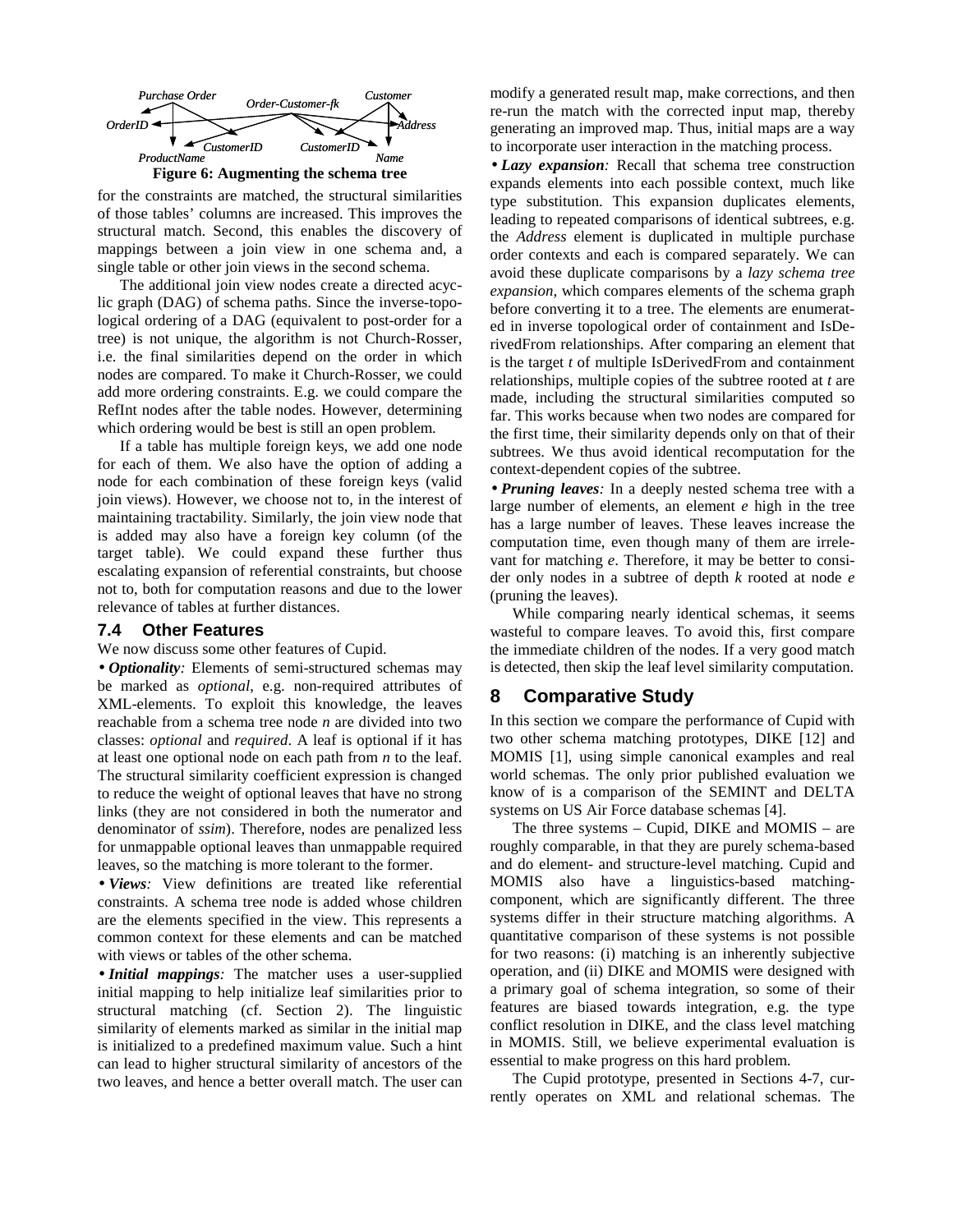|                                                                                                                                                                                                                     | Description                                                                             |                                                                                 | Cupid                                                            | <b>DIKE</b>  | $MOMIS-ARTEMIS^{\beta}$ |
|---------------------------------------------------------------------------------------------------------------------------------------------------------------------------------------------------------------------|-----------------------------------------------------------------------------------------|---------------------------------------------------------------------------------|------------------------------------------------------------------|--------------|-------------------------|
|                                                                                                                                                                                                                     | Identical schemas                                                                       |                                                                                 |                                                                  |              |                         |
|                                                                                                                                                                                                                     | Atomic elements with same names, but different data types <sup><math>\chi</math></sup>  |                                                                                 |                                                                  |              |                         |
|                                                                                                                                                                                                                     | Atomic elements with same data types, but different names (a prefix or suffix is added) |                                                                                 |                                                                  | $T^{\alpha}$ |                         |
|                                                                                                                                                                                                                     | Different class names, but atomic elements same names and data types                    |                                                                                 |                                                                  |              |                         |
|                                                                                                                                                                                                                     |                                                                                         | Different Nesting of the data – similar schemas with nested and flat structures |                                                                  |              |                         |
|                                                                                                                                                                                                                     | Type Substitution or Context dependent mapping                                          |                                                                                 |                                                                  |              |                         |
| $\alpha$ - LSPD entries have to be added<br>$\beta$ - for each name the corresponding matching entry in the WordNet<br>dictionary has to be chosen to ensure correct mappings<br>to identify corresponding elements |                                                                                         |                                                                                 | $\chi$ - data type compatibility<br>tables are used by each tool |              |                         |



output mappings are displayed by BizTalk Mapper [8], which then compiles them into XSL translation scripts. In [7] we present some typical values of the thresholds used in the matching algorithm for this application.

The DIKE system [12] operates on ER models. The input includes a Lexical Synonymy Property Dictionary (LSPD) that contains linguistic similarity coefficients between elements in the two schemas. The schemas are interpreted as graphs with entities, relationships and attributes as nodes. The similarity coefficient of two nodes is initialized to a combination of their LSPD entry, data domains and keyness. This coefficient is re-evaluated based on the similarity of nodes in their corresponding vicinities — nodes further away contribute less. Conflict resolution is also performed on the schemas, e.g. an attribute might be converted to an entity to get a better integrated schema. The output is an integrated schema, and an abstracted schema (a simplification of the former).

The MOMIS mediator system [1] accepts schemas as

class definitions. The WordNet system [16] is used to obtain *name affinities* among schema elements. For each element name, the user chooses an appropriate *word form* in WordNet, and narrows down its possible meanings to the most relevant ones. The description-logic-based ODB-Tools [1] is used to infer name affinities from interclass relationships in the schema. ARTEMIS [3], the schema-mapping component of MOMIS, computes the *structural affinity* for all pairs of classes based on their name affinity and their

respective class attributes. The classes of the input schemas are clustered into *global classes* of the mediated schema, based on their name and structural affinities. The attributes of clustered classes are fused, if possible, to determine the exact global class definitions.

## **8.1 Canonical Examples**

We compared the matching performance of the three tools on canonical examples that try to isolate their matching properties. The test schemas used were object-oriented schemas with a small number of class definitions. The results are summarized in Table 1. A detailed analysis of the examples that were used and the results is presented in [7]. We make a few observations based on these:

**1.** Cupid is able to overcome some differences in schema element names due to the normalization performed as part of the linguistic matching. This requires user effort in the case of the other tools.

**2.** Cupid is robust to different nesting of schema elements due to its reliance of leaves rather than intermediate structure. DIKE is able to perform the same due to its entity merging operation.

**3.** Cupid is the only tool that is able to disambiguate context dependent mappings. The results in the case of DIKE are much dependent on the user feedback.

## **8.2 Real world example**

We used two XML purchase orders, CIDX and Excel, from www.BizTalk.org (see Figure 7). We chose these particular schemas because, while somewhat similar, they also have XML elements with differences in nesting, some missing elements, non-matching data types and slightly different names. For DIKE, we had to remodel the schemas as an appropriate ER model.



**Figure 7: Purchase order schemas** 

The linguistic input to the systems differed as follows. For MOMIS the best possible meanings were chosen for each of the schema elements. For Cupid, the thesauri had a total of 4 abbreviations (*UOM, PO, Qty, Num*) and 2 synonymy entries (*Invoice,Bill; Ship,Deliver*) that were relevant to the example. For DIKE, we added relevant entries needed for matching to the LSPD.

The XML-element level mapping inferred by the three systems is summarized in Table 2. We make the following observations about the mappings:

**1. DIKE:** The abstracted schema depends on the choice of ER model. We first chose to model the root elements, and all XML-elements that had any attributes, as entities.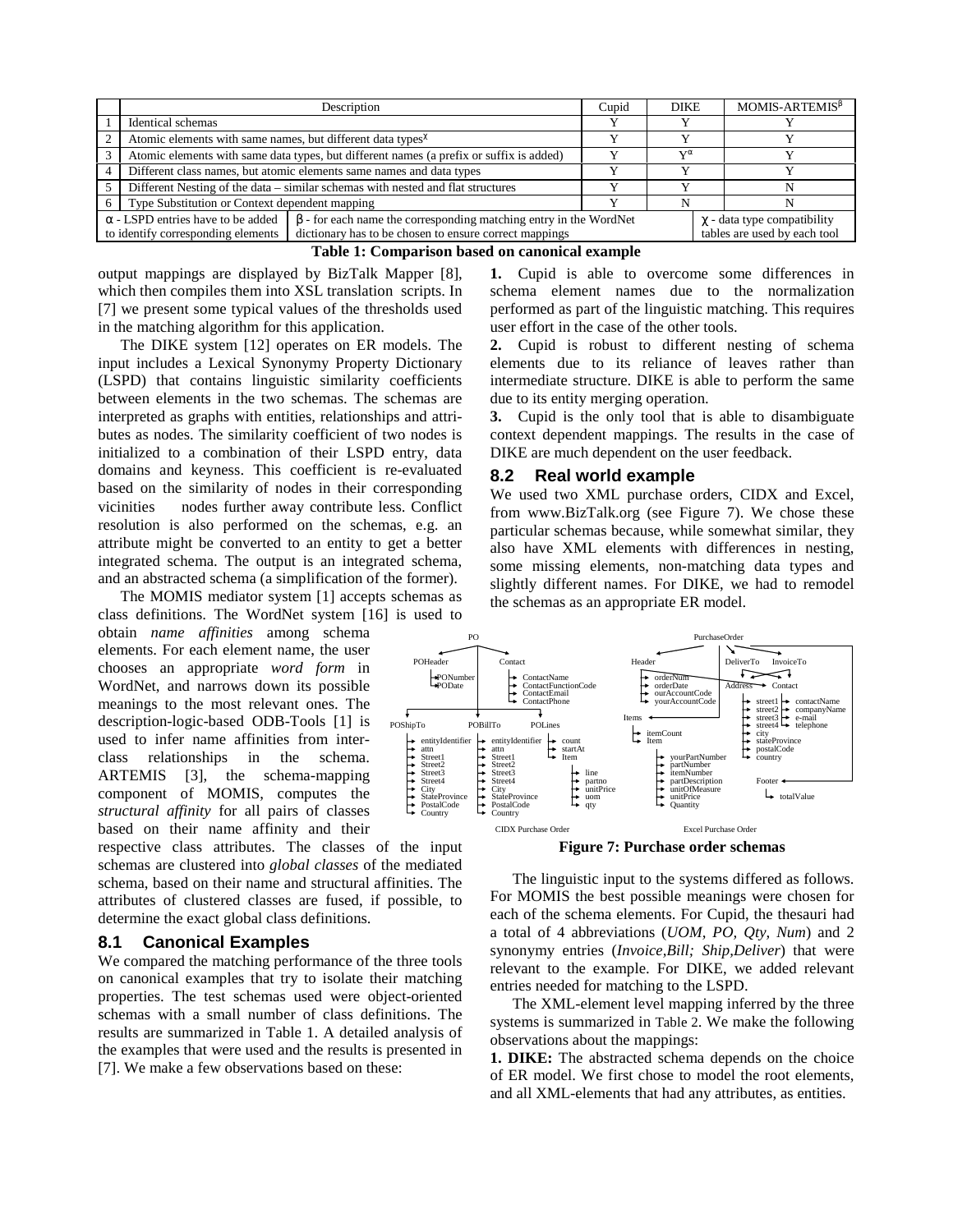| $CIDX \rightarrow Excel$         | Cupid | <b>DIKE</b>    | <b>MOMIS - ARTEMIS</b>                                                                                                               |  |
|----------------------------------|-------|----------------|--------------------------------------------------------------------------------------------------------------------------------------|--|
| $POHeader \rightarrow Header$    | Yes   | Yes            | Yes                                                                                                                                  |  |
| Item $\rightarrow$ Item          | Yes   | Yes            | The two <i>Item</i> elements<br>and the <i>Items</i> element<br>are in a single cluster.<br><i>POLines</i> is in its own<br>cluster. |  |
| POI ines $\rightarrow$ Items     | Yes   | Yes            |                                                                                                                                      |  |
| POBillTo→InvoiceTo               | Yes   | N <sub>0</sub> | Clustered together with<br>the Address element                                                                                       |  |
| $POShipTo \rightarrow DeliverTo$ | Yes   | N <sub>0</sub> |                                                                                                                                      |  |
| $Context \rightarrow Contact$    | Yes   | Yes            | Yes                                                                                                                                  |  |
| $PO \rightarrow PurchaseOrder$   | Yes   | Yes            | Yes, classes clustered,<br>corresponding<br>but<br>elements not mapped.                                                              |  |

#### **Table 2: Mapping comparison for CIDX-EXCEL example**

In the abstracted schema that results, entities *POShipTo* and *Address* are merged into a single entity, and so are *PO, POBillTo* and *PurchaseOrder,* and there are three relationships between these two entities (*PO-POShipTo, InvoiceTo* and *DeliverTo*). Hence we believe that some but not all the desired mapping was achieved. The XMLattributes are matched according to the LSPD entries.

To test type-conflict resolution, we then modeled PO-ShipTo, POBillTo and POLines as entities in the CIDX ER model and *DeliverTo*, *InvoiceTo* and *Items* as relationships from *PurchaseOrder* in the Excel ER model. There is one *PO* relationship in the CIDX schema that involves all 5 entities corresponding to the XML-elements that are children of *PO*. In the Excel schema, *PurchaseOrder* is an entity. DIKE correctly identifies mappings *POBillTo*→ *InvoiceTo* and *POShipTo*→*DeliverTo*, but not *POLines*→ *Items*. The entities *POBillTo*, *POShipTo* and *Address* are merged into one entity that has two relationships, *InvoiceTo* and *DeliverTo*, with the *PurchaseOrder* entity.

**2. MOMIS:** Since ARTEMIS clusters the five classes (*POShipTo, POBillTo, InvoiceTo DeliverTo, Address*) together, and the corresponding elements in the *PO* and *PurchaseOrder* cluster are not mapped to each other, we believe that it did not achieve the desired mapping. This might be because, unlike Cupid, MOMIS does not perform context dependent matching. Not all possible attribute level matches are performed: e.g. the *Street*(1…4) attributes in the two schemas are not mapped 1:1 (though their meanings in WordNet are the same, the names themselves are distinct, and hence we would expect them to match correctly). The XML-element *Items* was clustered with the *Item* classes (and not *POLines*). Since attribute matching is done only within global clusters (after the clusters have been decided), the XMLattribute *itemCount* (in *Items*) is matched with *Quantity* (in *Item*).

**3. Cupid:** Cupid identifies all the correct XML-attribute matching pairs (leaves in the example). Cupid is the only one to identify *CIDX.line* to correspond to *Excel.itemNumber* (there were no supporting thesaurus entries). This matching was based purely on the data-type and structural matching. In addition, there are two false positives (e.g. CIDX.*contactName* is mapped to both *Excel.contactName* and *Excel.companyName*). This is due to the naïve mapping-generator; for every XML attribute in the target schema it returns the best matching XML attribute in the source (whether or not the latter was already mapped). The data types and elements in the vicinity of these XMLattributes strongly match and thus these mappings are reported. This demonstrates the need for a more sophisticated scheme to generate mappings from the similarity values. The XML-element mappings in [7] are reported based on their respective structural similarity values.

In [7] we further demonstrate the utility of exploiting referential constraints as join nodes - for a different realworld example, Cupid is able to infer relationships such as the correspondence of a single table in one of the schemas to the join of two tables in the other schema. MOMIS and DIKE are unable to infer similar relationships.

## **8.3 Experimental Conclusions**

We draw the following conclusions from our experiments. **1. Linguistic matching** of schema element names results in useful mappings. Cupid performs simple token manipulation to be tolerant to variations in element names. Unlike Cupid, DIKE and MOMIS expect identical names for matching schema elements in the absence of linguistic input (via LSPD or the user interface to WordNet respectively). MOMIS uses the description logic based ODB tools to infer name affinities within a single schema (by exploiting object hierarchies and referential constraints), and also infers additional name affinities by transitive closure calculations — both are helpful features.

**2.** The **thesaurus** plays a crucial role in linguistic matching. The effect of dropping the thesaurus varies. With Cupid, the resulting mapping is comparatively poor in the CIDX-Excel example, but it is unchanged in other examples [7]. The WordNet interface of MOMIS provides a useful tool for the user to pick from alternative meanings in a thesaurus, but can be a bit restrictive (only one applicable word form). The sense of a word is often domain-specific; e.g. the correct sense of *Header* does not exist in WordNet, and the synonym has to be manually added. The tokenization done by Cupid, followed by stemming, can aid in the automatic selection of possible word meanings during name matching (done by the user in MOMIS) and make it easier to use off-the-shelf thesauri. A robust solution will need a module to incrementally learn synonyms and abbreviations from mappings that are performed over time.

**3.** Using **linguistic similarity with no structure similarity**, Cupid cannot distinguish between the instances of a single XML-attribute in multiple contexts (there are 18 such XML attributes in the CIDX-Excel example). So, to make a fair evaluation of the utility of just the linguistic similarity, we compared elements in the two schemas using just their complete path names (from the root) in their schema trees. While in the CIDX-Excel example only 2 of the correct matching XML attribute pairs went undetected, there were as many as 7 false